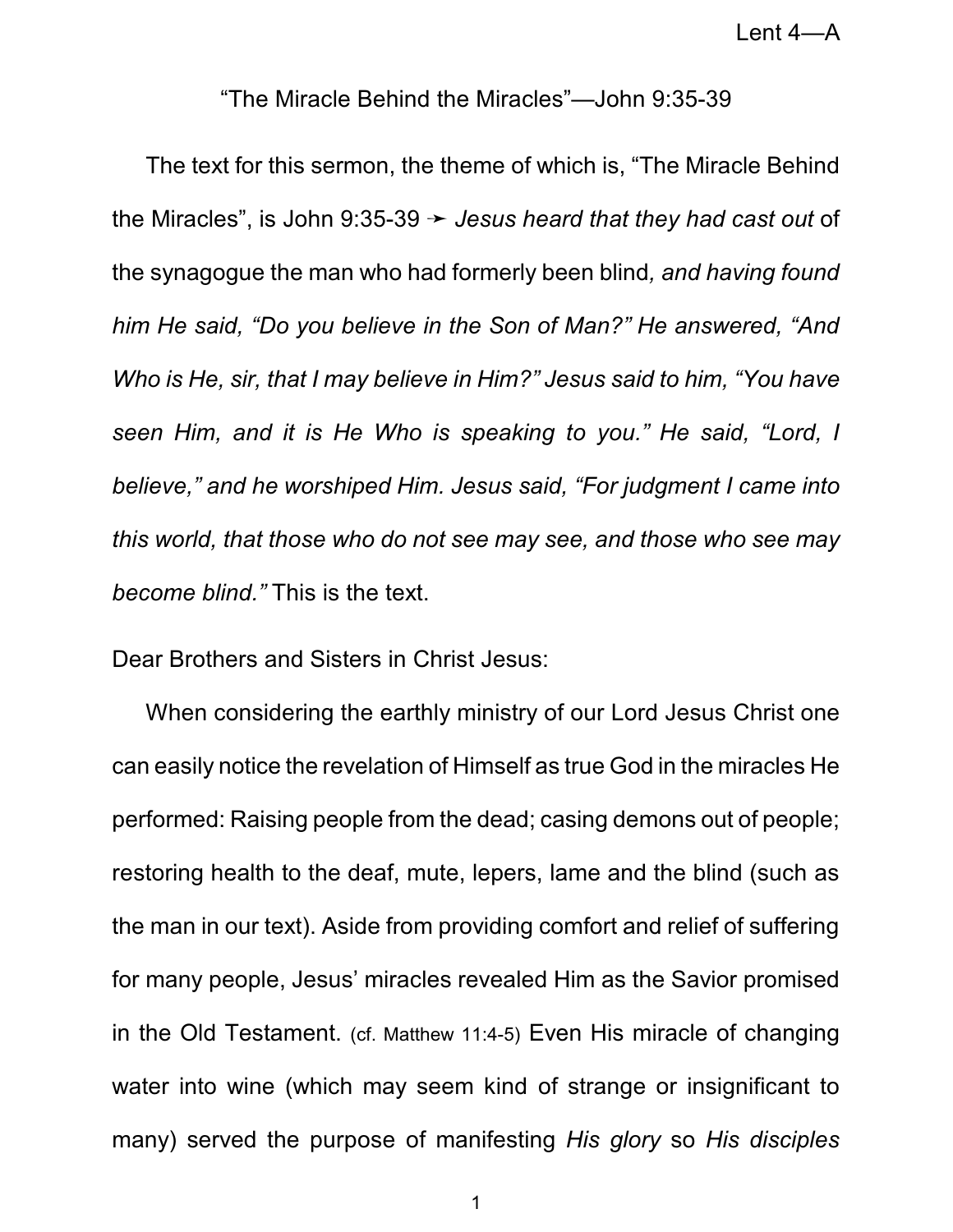would believe *in Him*. (cf. John 2:11)

However, have you ever thought about "the rest of the story" in the lives of the people who were affected by Jesus' miracles? I'm not simply referring to the fact that those Jesus rose from the dead eventually had to go through the process of dying **again**. Neither am I referring to the fact that those who experienced physical restoration in one area of their life still had physical challenges in other areas. I am thinking about the miracle behind the miracles which Jesus performed.

The healing of a man who had been blind from birth caused an awful lot of concern for many people who began wondering about this "Jesus" character. Looking over John chapter 9 we can see this concern expressed by many of the people. His *neighbors* and acquaintances inquired about his new ability to see. His explanation to them recorded in John 9:11 was that *the man called Jesus made mud and anointed* his *eyes and* told him *to wash* in the pool of *Siloam*. "*So I went and washed and received my sight,*" he told them.

Apparently they needed to figure out Who this *man called Jesus* was so they took him to the Pharisees. The Pharisees were considered the experts of God's written law in the Old Testament of God's working in their lives. The focus of their concern in this situation was different according to John 9:16 ý *Some of the Pharisees said, "This man is not from God, for He does not keep the Sabbath."* Instead of being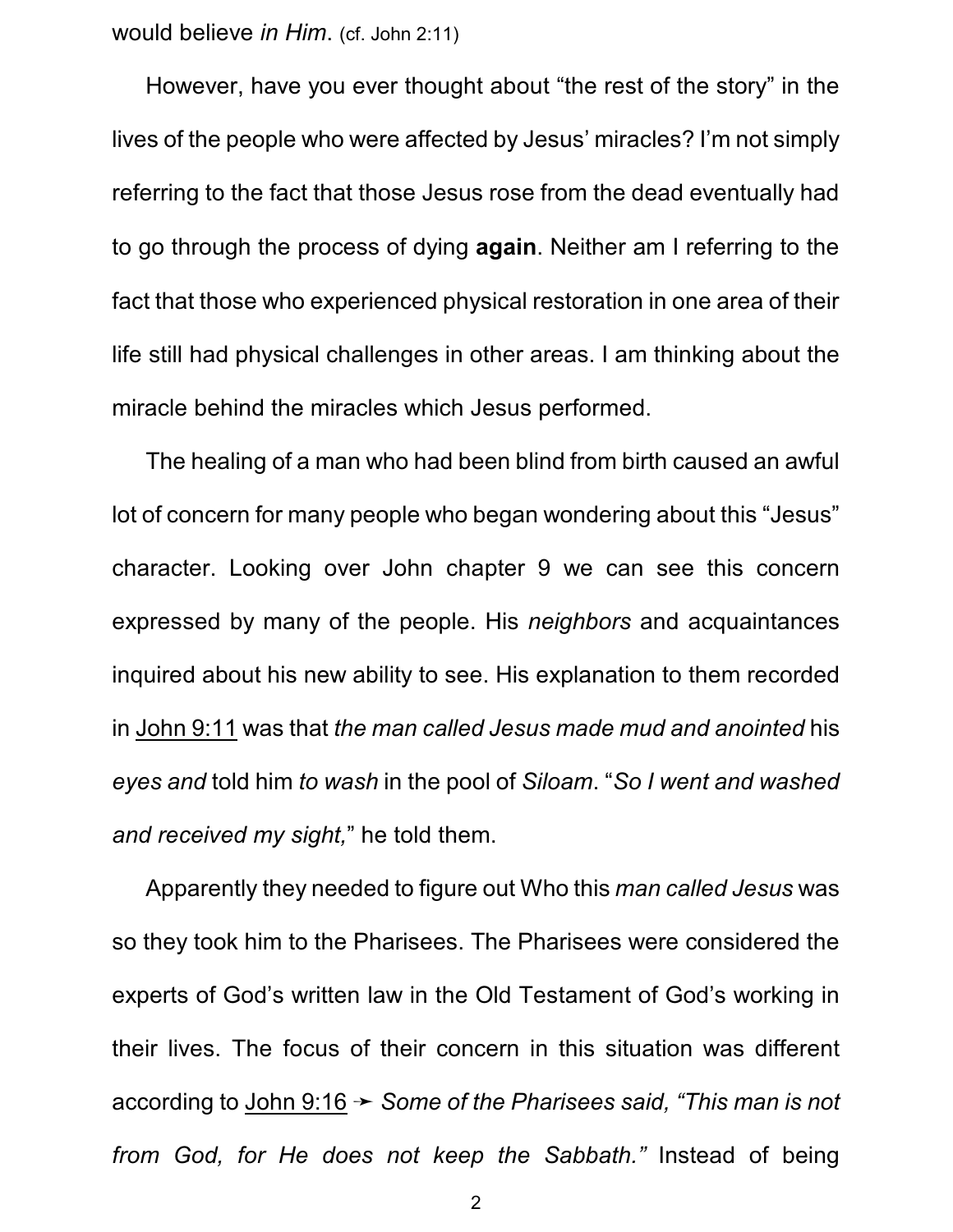impressed because a miracle had been performed as a blessing to this man, they were more concerned about the day upon which it was done! How could this man be *from God* if He breaks the Sabbath law by working (i.e. healing) and instructing someone else to work (i.e. wash the mud out of his eyes) on Yahweh's designated day of rest? As they wondered about Jesus' Person & Work, it caused *a division among them*.

When asked what he thought about this Jesus *the man who had formerly been blind* responded: *He is a prophet* (cf. John 9:17). Naturally it caused grave concern that a man giving instructions to break God's commands was considered a prophet of God by the "parishioners!" After questioning his parents to make sure he truly was blind from birth they questioned him again. His response? He challenged them concluding: *If this man were not from God, He could do nothing.* (cf. John 9:33). This Jesus character was causing people to question the authority of the religious leaders and experts of God's Law? The Pharisees were so angry about this predicament that they threw him out of the synagogue. This was actually an action of excommunication stating that he was outside the realm of God's grace and forgiveness.

We see the miracle behind the miracle unfolding in the life of this man who had formerly been blind. There was something far greater than making a blind man see going on here as more people began to really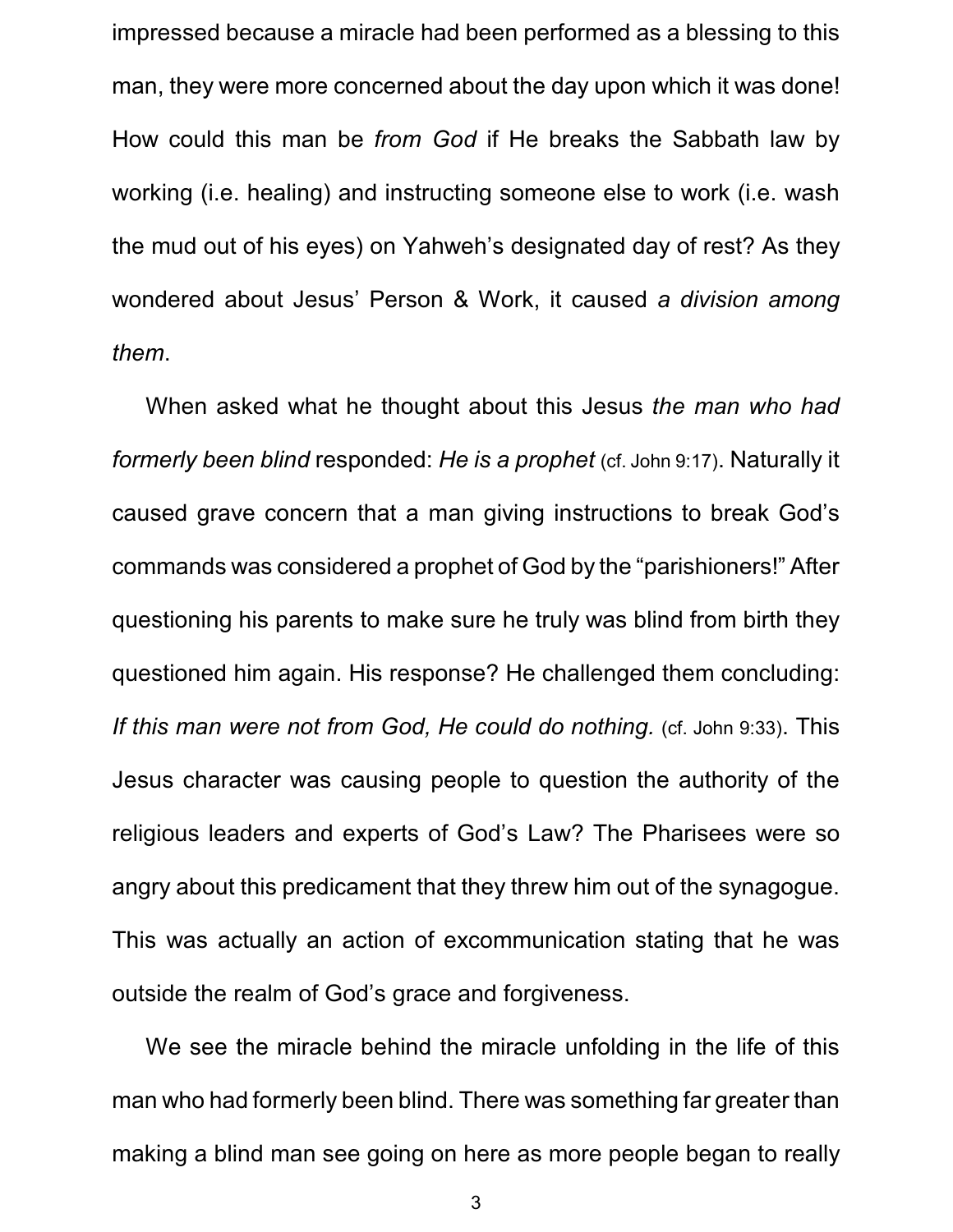"see" something! When the LORD performs miracles in the lives of people He does it to serve **His primary work of creating faith in Him**.

Jesus stated the purpose of His Person & Work in verse 39 of our text: *For judgment I came into this world, that those who do not see may see, and those who see may become blind.* He was referring to what those inquiring minds needed to see as well as what you need to see today—your sin and your need for His forgiveness. Sinners live in denial of their sin all the time. Sure, you may admit you've done the deed which goes against God's will just like our first parents in the Garden of Eden admitted. (cf. Genesis 3:12-13) However, will you admit and accept responsibility for your sin? They didn't. They thought they saw clearly and ended up spiritually blind and separated from God for eternity.

Jesus came to reveal your sin and the devil's deceiving you into thinking that you can see clearly while living in spiritual darkness. Whether it's the contempt you hold for that person who hurt you or the self-righteousness to which you cling for security in your life, Jesus breaks through the darkness of your sin so that you *may see* your need for His forgiveness of sins, see His perfect sacrifice on the cross for the punishment of your sins, and repent. This is the miracle of faith which the Holy Spirit produced in the man who had formerly been blind. Look at the confession he made when Jesus asked him if he believed *in the Son of Man*. *He said, "Lord, I believe," and he worshiped Him.* (cf. verse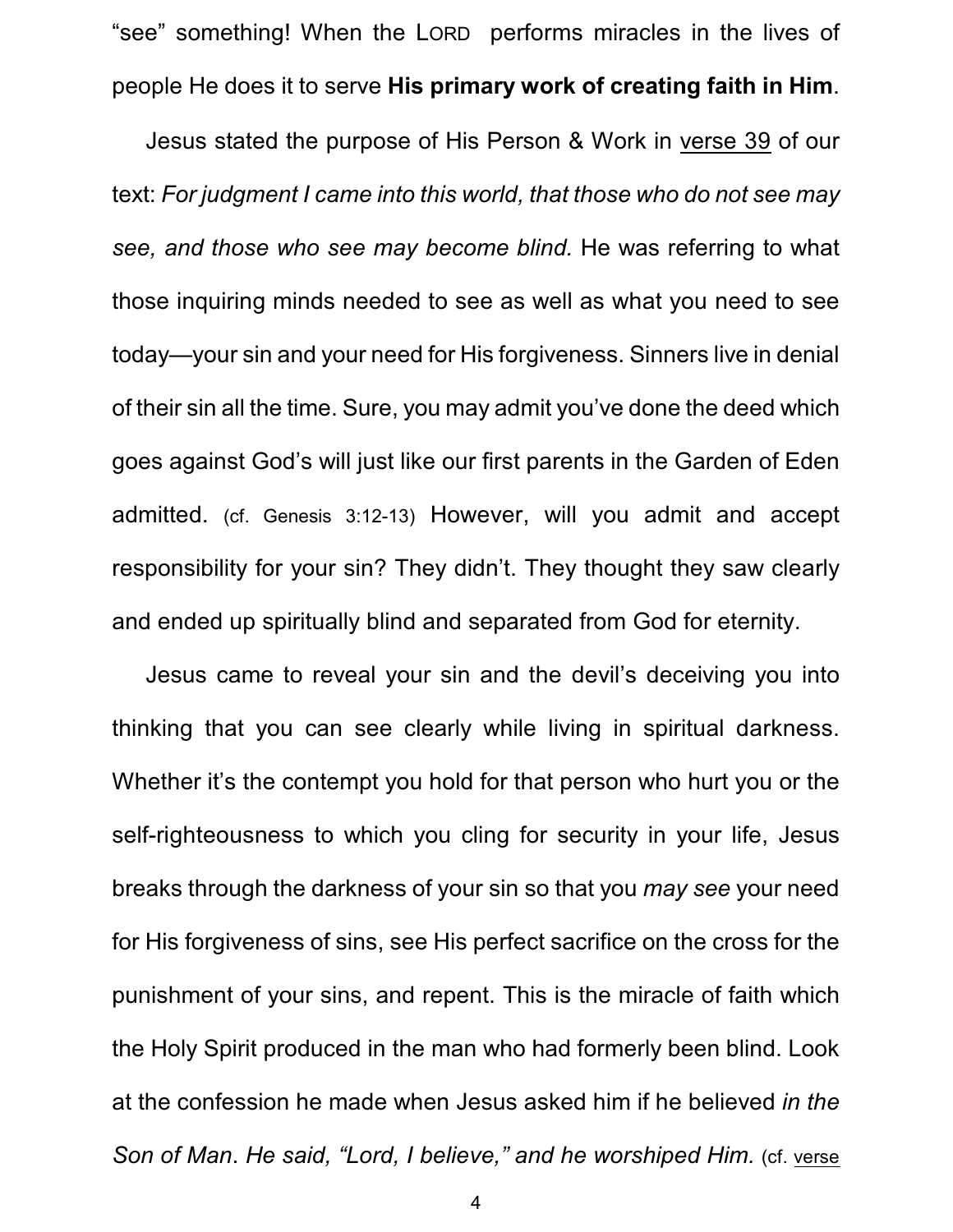38)

The Holy Spirit was working through this revelation in the hearts of those Pharisees as well. According to John 9:40 *some of the Pharisees near Him heard these things, and said to Him, "Are we also blind?"* The Holy Spirit convicted them as ones who thought they saw God's will for their lives clearly while rejecting His Christ standing right in front of them. The Holy Spirit was working to perform the miracle of faith and repentance in their lives too!

Think about it: The text reveals to us the miracle behind the miracle in the life of this man who had been born blind. I wonder how many of these Pharisees to whom Jesus was speaking experienced the miracle of faith before they finished out their lifetime? We know that while Jesus' own step-brothers did not believe in Him during His earthly ministry some of them later came to faith in Jesus as the Christ, their Savior. (cf. Acts 1:14; 1 Corinthian 15:7) As the Holy Spirit continued to work through the Law and the Gospel shared by the Christians following the Day of Pentecost, Acts 6:7 says: *The word of God continued to increase, and the number of the disciples multiplied greatly in Jerusalem, and a great many of the priests became obedient to the faith.* I wonder how many of these priests were numbered amongst those who had Jesus killed and later confessed Him as their Lord and Savior! The Holy Spirit brings the miracle of faith behind the miracles of Jesus!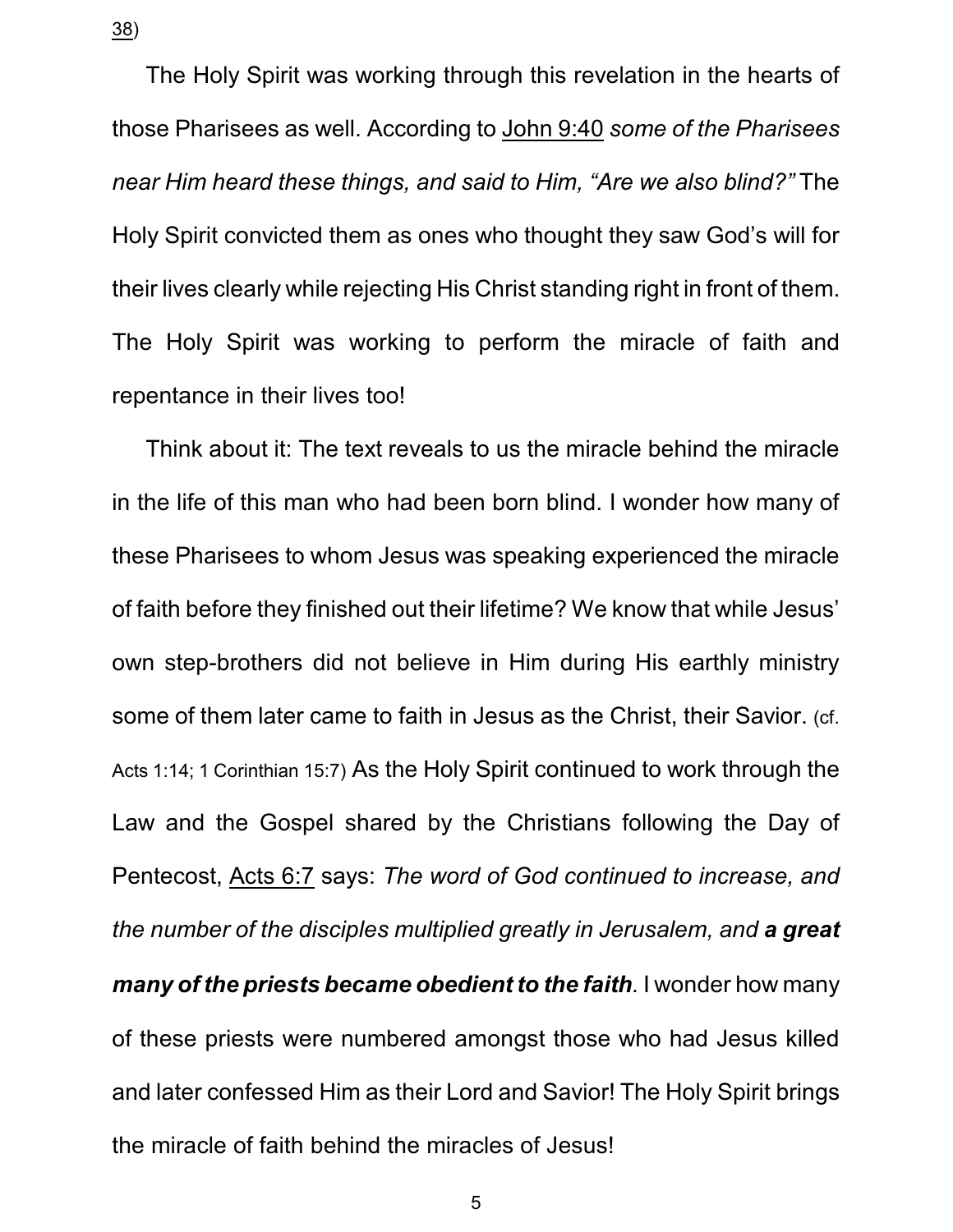This situation extended beyond a miracle of making a blind man see. It opened the door so that **many people** would become curious and in their search the Holy Spirit would work through the written and proclaimed Word of God to bring them to repentance and faith in Jesus! This is why Hebrews 4:12 describes the Word of God as *living and active, sharper than any two-edged sword, piercing to the division of soul and of spirit . . . discerning the thoughts and intentions of the heart*. The Holy Spirit continues to work the miracle of faith amidst the miracles of God daily.

It seems that many times we can get so caught up in trying to understand what's happening in our situations, or why they're happening and unfolding as they are, and fail to search out the LORD for help and guidance to meet the challenges before us. Through God's means of grace—the Gospel, Baptism, Absolution and the Lord's Supper—the Holy Spirit produces the miracle faith in you and sustains that miracle as you seek the LORD daily. His purpose is to enlighten your heart—not just to enlighten your mind—so that your relationship with Jesus will be characterized by a stronger devotion and commitment to Him. Amen.

*Oh give thanks to the LORD; call upon His name;*

*make known His deeds among the peoples! Sing to Him, sing praises to Him; tell of all His wondrous works!*